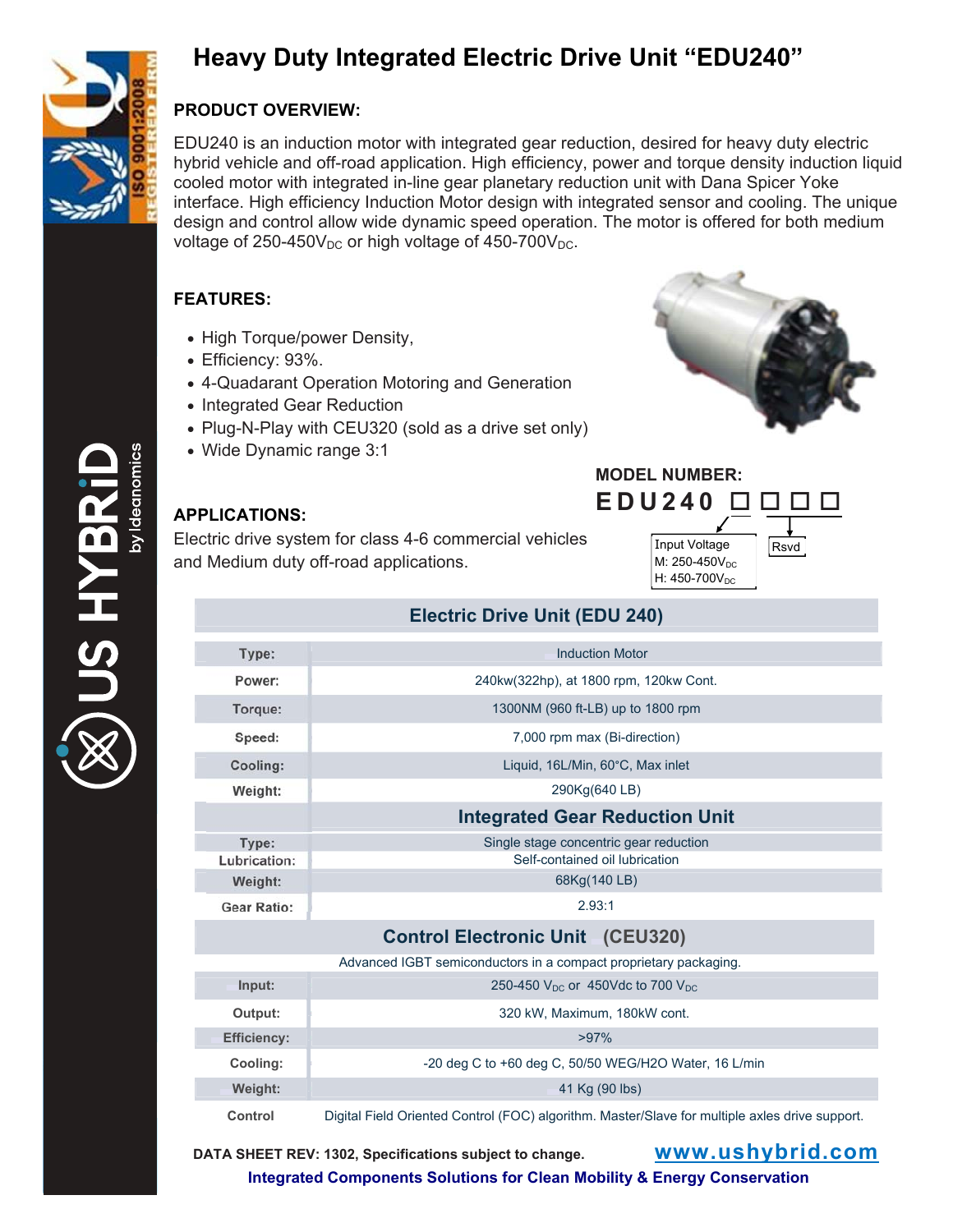

**SHYB** 

# **Traction Control Electronic Unit "CEU320"**

### **PRODUCT OVERVIEW:**

The Control Electronic Unit (CEU320) is a compact high power controller targeted for the EDU240 and EDU320 motor drive. This converter is designed for high efficiency through the use of state of the art semiconductor components. Integrated control software enables fast response times and safe operation. .

### **FEATURES:**

- 320kW Traction Motor drive controller
- 4-Quadrant Operation
- Compact Integrated packaging
- DC Input Voltage Range:  $200-450V_{DC}$  or  $450-700V_{DC}$
- Dual CAN bus, J1939 compatible
- Remote wireless communication and diagnostics.
- Short Circuit, OC, O/U V and OT protection.
- Configuration management via CAN and RS232 interface.





## **APPLICATIONS:**

Medium Duty Hybrid Vehicle Systems for Commercial (class 4-6), Military and off-road Applications. Stationary and mobile power generation.

#### **Control Electronic Unit (CEU320)**

|                      | Advanced IGBT semiconductors in a compact proprietary packaging.                               |
|----------------------|------------------------------------------------------------------------------------------------|
| Input:               | 250-450 $V_{DC}$ or 450 $V_{DC}$ to 700 $V_{DC}$                                               |
| Output:              | 320 kW, Maximum, 120kW cont.                                                                   |
| <b>Efficiency:</b>   | $>97\%$                                                                                        |
| Cooling:             | -20 °C to +60 °C, 50/50 WEG/H2O Water, 16 L/min                                                |
| Weight:              | 41 Kg (90 lbs)                                                                                 |
| Control              | Digital Field Oriented Control (FOC) algorithm. Master/Slave for multiple axles drive support. |
| <b>Environmental</b> | IP65 rated (IP67 Optional)                                                                     |
| <b>Connectors</b>    | <b>Proprietary Direct Connection Design</b>                                                    |
| <b>Diagnostics</b>   | CAN J1939 and RS232                                                                            |

**DATA SHEET REV: 1302, Specifications subject to change. www.ushybrid.com**

**Integrated Components Solutions for Clean Mobility & Energy Conservation**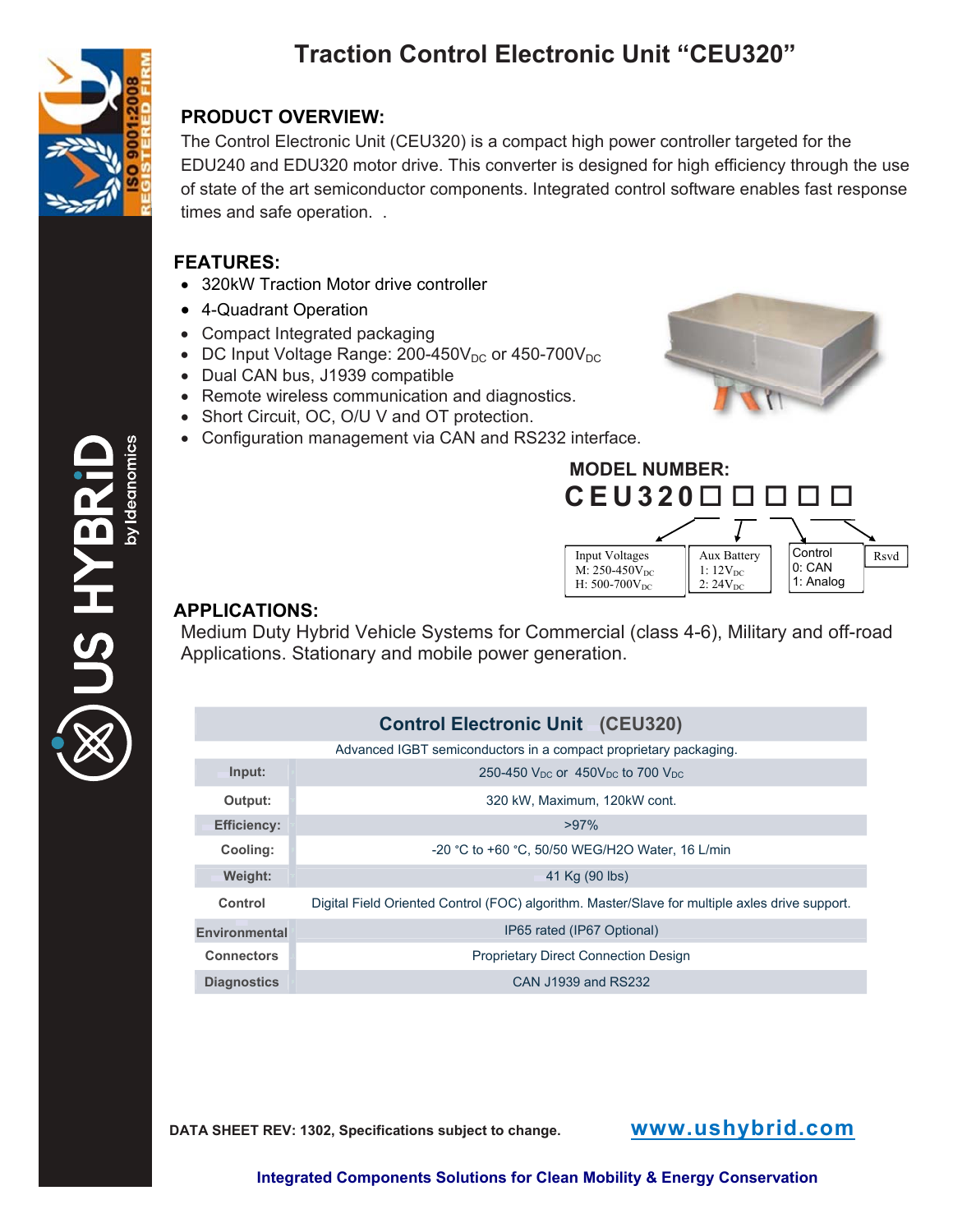